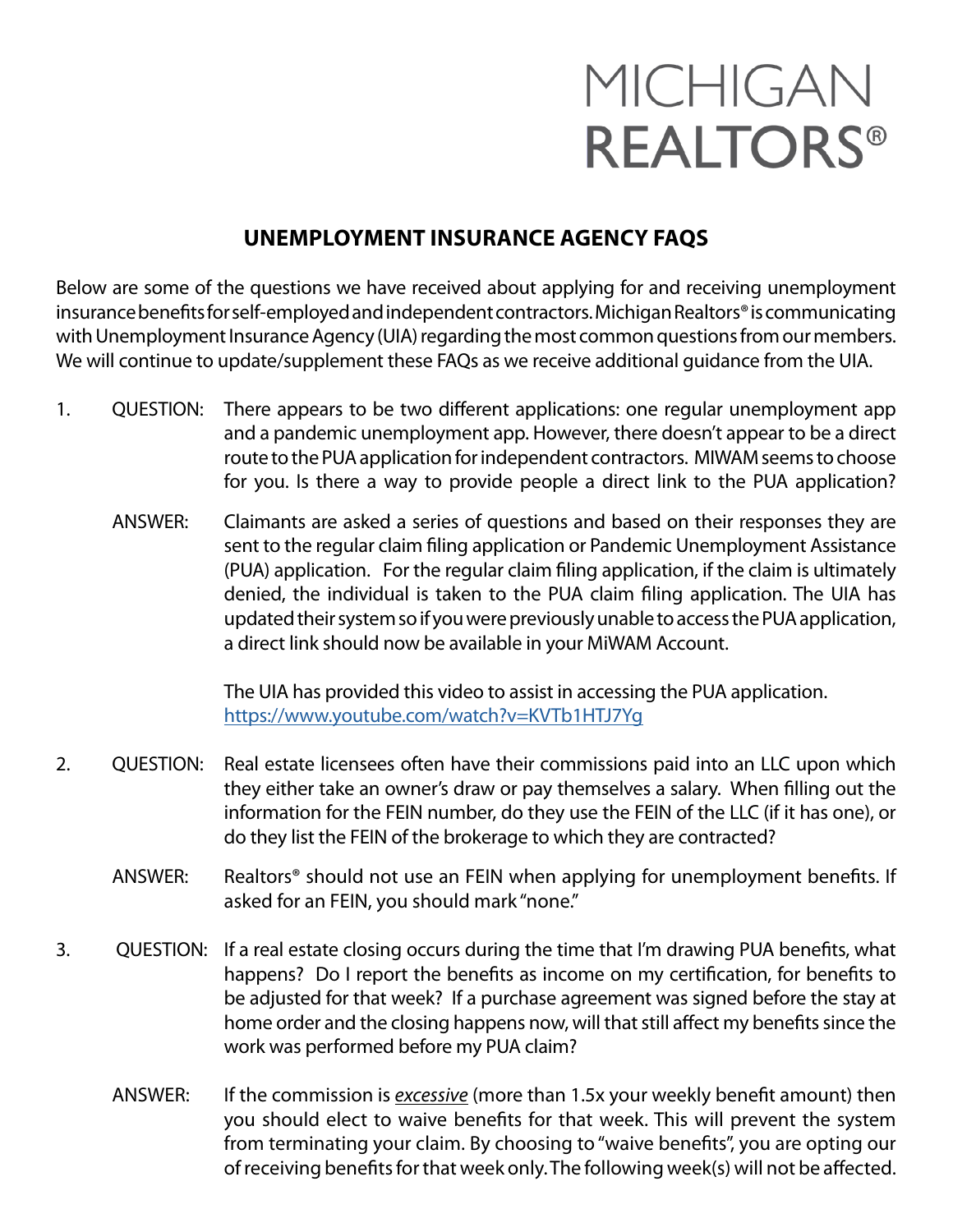If the commission is *not excessive* (less than 1.5x your weekly benefit amount) then you should report your sales commission as income for the week you receive it. When the work is done is not relevant for purposes of calculating benefits. You will most likely be ineligible for state benefits for the week you report the commission. However, you should still be eligible for benefits for the following week(s) when you recertify. Your \$600/week allotted under the CARES Act will not be affected as long as you receive at least \$1 in state unemployment benefits. If your commission earnings completely offset your state benefits for that week and your state benefits are \$0 then you will be ineligible for the \$600/week for that week only, but should be eligible for the following weeks(s).

- 4. QUESTION: I'm a new agent. I've only been working for a few months and have not had a closing. How do I verify income for unemployment insurance benefit?
	- ANSWER: The UIA has stated that you can use a federal tax return, a 1099, bank statement, or other forms of proof of income.
- 5. QUESTION: I have been unable to reach the UIA by phone, email or chat. How do I get my questions answered?
	- ANSWER: The best way to contact the UIA is to send them a web notice through your MiWAM Account.
- 6. QUESTION: Are there any UIA resources available that will help answer my questions?
	- ANSWER: Yes. The UIA recently updated their online FAQ. In addition, the UIA has added several helpful videos to their YouTube channel.

 UIA FAQ April 19, 2020 <https://www.youtube.com/watch?v=p4bvEHbm6Jg&t=139s>

 UIA FAQ April 21, 2020 [https://www.youtube.com/watch?v=sJJbEx\\_dZio](https://www.youtube.com/watch?v=sJJbEx_dZio)

 UIA FAQ April 22, 2020 <https://www.youtube.com/watch?v=bKHaVRO6tT8>

 UIA FAQ April 23, 2020 <https://www.youtube.com/watch?v=rIRkTW0YpSw&feature=youtu.be>

 How to File for Pandemic Unemployment Assistance <https://www.youtube.com/watch?v=6nyM03i1H7w>

 How to Set Up Your MiWAM Account <https://www.youtube.com/watch?v=7xRLSq1VaJs>